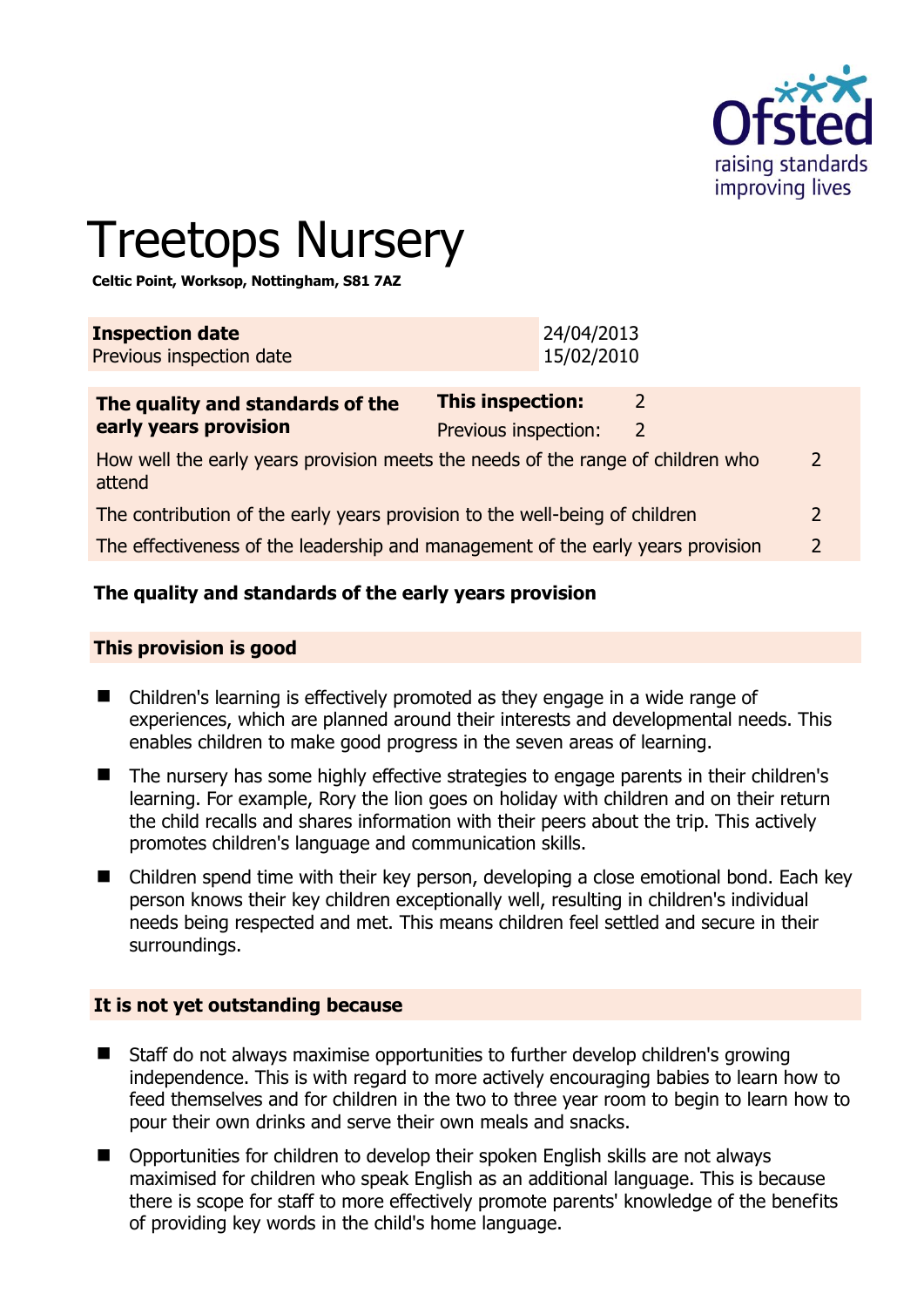## **Information about this inspection**

Inspections of registered early years provision are:

- $\bullet$  scheduled at least once in every inspection cycle the current cycle ends on 31 July 2016
- scheduled more frequently where Ofsted identifies a need to do so, for example where provision was previously judged inadequate
- **•** brought forward in the inspection cycle where Ofsted has received information that suggests the provision may not be meeting the legal requirements of the Early Years Foundation Stage or where assessment of the provision identifies a need for early inspection
- **Prioritised where we have received information that the provision is not meeting the** requirements of the Early Years Foundation Stage and which suggests children may not be safe
- scheduled at the completion of an investigation into failure to comply with the requirements of the Early Years Foundation Stage.

The provision is also registered on the voluntary and compulsory parts of the Childcare Register. This report includes a judgment about compliance with the requirements of that register.

#### **Inspection activities**

■ outside play area. She conducted joint observations with the manager, looking at The inspector observed activities and care practices in all rooms and within the the practice of staff.

 $\blacksquare$ The inspector spoke with children and staff from each room. She also held a meeting with the manager and an area manager of the nursery.

The inspector looked at relevant documentation including planning, observations

- $\blacksquare$ and assessment records. She also looked at a range of policies, including information used to assess the suitability of staff and the nursery's self-evaluation.
- The inspector also took account of the views of parents and carers spoken to during the inspection.

**Inspector**  Melanie Arnold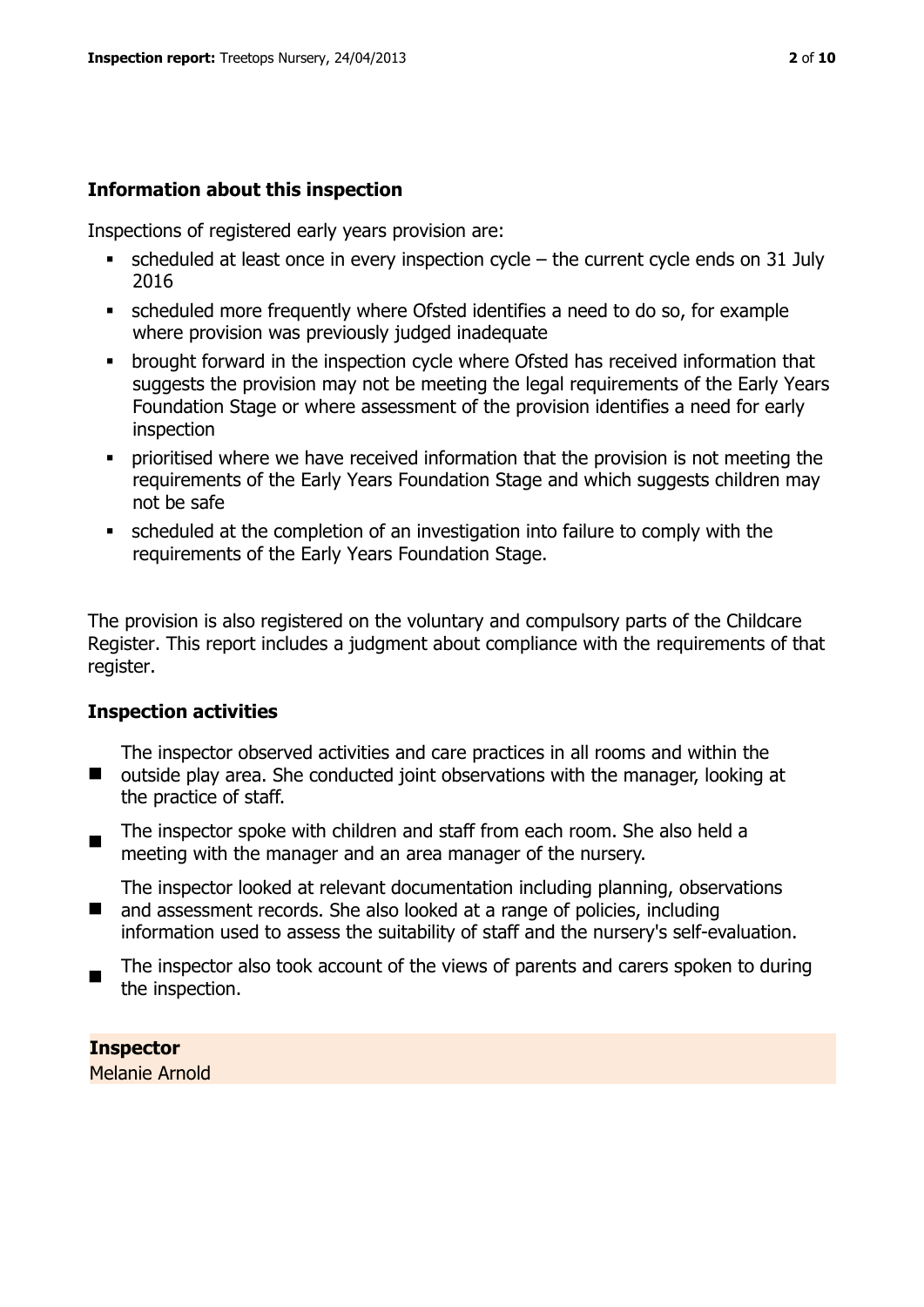### **Full Report**

#### **Information about the setting**

Treetops Nursery was registered in 2006 and is on Early Years Register and the compulsory and voluntary parts of the Childcare Register. It is in purpose-built premises in the Gateford area of Worksop, Nottinghamshire and is one of 35 nurseries operated by Treetops Nurseries Limited. Care of children is provided over two floors, with stairs and lift access to the first floor. Pre-school children are cared for in rooms on the ground floor and babies, toddlers and children aged two to three years, are cared for in different rooms on the first floor. All children have access to an enclosed area for outdoor play.

The nursery opens Monday to Friday all year round, with the exception of bank holidays. Sessions are from 8am until 6pm and there is also a pre-bookable early start available from 7.30am. Children attend for a variety of sessions. There are currently 143 children attending who are in the early years age group. The nursery provides funded early education for two-, three- and four-year-old children. It supports a number of children who speak English as an additional language and children with special educational needs and/or disabilities.

The nursery employs 20 members of childcare staff. Of these, one member of staff holds a foundation degree in early years, 16 members of staff hold appropriate early years qualifications at level 3 and one holds a qualification at level 2.

#### **What the setting needs to do to improve further**

#### **To further improve the quality of the early years provision the provider should:**

- $\blacksquare$  support children's growing independence, specifically in the two to three year room, by allowing them to pour their own drinks and serve their own food and also more actively support babies in learning how to feed themselves
- help parents to fully understand the importance of providing key words in the child's home language to enable staff to show children in meaningful ways how to pronounce or use these words by responding and repeating them in English.

#### **Inspection judgements**

#### **How well the early years provision meets the needs of the range of children who attend**

All children are supported and challenged to make good progress within the seven areas of learning, preparing them well for their eventual move to school. Staff gather clear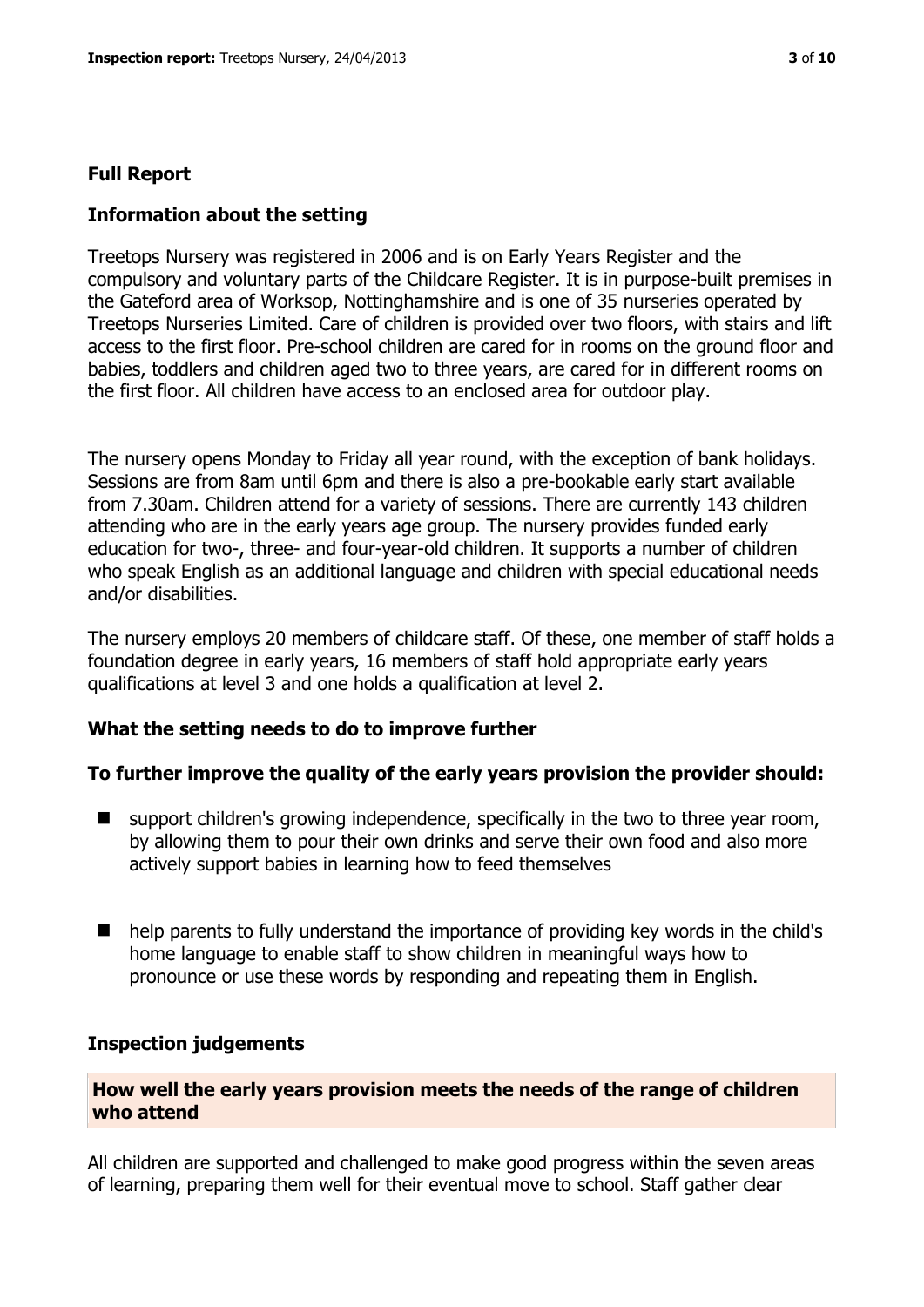information from parents about their child when they first start at the setting. They use this information and their own observations to ascertain children's starting points on which they then continue to build. Observational assessments are in place and used well to monitor the progress children are making and to identify and plan for their next steps of learning. Future activities are also planned in line with children's interests. This creates purposeful, hands-on learning experiences enabling each child to learn through play. Staff act as positive role models, motivating children as they chat and ask questions as they actively engage in their play. For example, children aged two to three years have lots of fun using their imagination when playing with hoops outside. Their key person continually asks children how they could use the hoop and what it could be used for, extending children's critical thinking skills. Initially children decide it is a car steering wheel and then it becomes a space rocket. They actively join in as they follow the member of staff around the outside area pretending to drive their car and then the space rocket.

The setting has some highly effective systems to engage parents in their children's learning. The consistent exchange of information between parents and the setting, promotes continuity of care and learning for most children. Parents are actively encouraged to contribute to their children's ongoing learning and development by sharing information on their child's interests and achievements from home. This enables staff to build on what children know and can already do. The setting effectively use 'Rory the Lion' to promote children's social and communication skills, as well as their awareness of the wider world. For example, 'Rory the Lion' travels with children when they go on their holiday and when the child returns to the nursery they develop their confidence as they discuss and recall their experiences in a group situation. Children also look at a map of the world to identify where they have been. Toys and story sacks are accessible for parents to take home and share with their children. This enables them to continue to promote children's skills at home. Children learn about the importance of recycling as this is effectively promoted at the setting. The activity is extended for older children as they visit a recycling centre, further developing their knowledge in this area.

Babies engage in lots of hands-on learning experiences, where they investigate and explore using their senses. A range of resources like shredded paper and cornflakes are always freely accessible within the baby room, enabling them to touch and feel different textures. When playing in the sand tray, which is positioned on the floor, staff take babies' socks and shoes off as this enables them to feel the sand on their hands and feet. Toddlers have fun using pencils and crayons to draw and colour their own pictures. They also develop their physical skills as they climb on the activity centre inside. Pre-school children are supported to write their own name during planned activities. They then take part in a colour mixing activity, learning how to make new colours when mixing different coloured paints together. Children also benefit from good first-hand experiences, which promote their natural curiosity as learners, for example, pre-school children observe real tadpoles as they learn about the lifecycle of frogs.

All staff engage in children's play, reinforcing words, chatting and asking questions, which helps to develop the children's language, communication and critical thinking skills. Children with English as an additional language are integrated into the setting. However, there is room for staff to explain to parents the benefits of providing key words in their child's home language, to enable them to repeat and reinforce the same words in English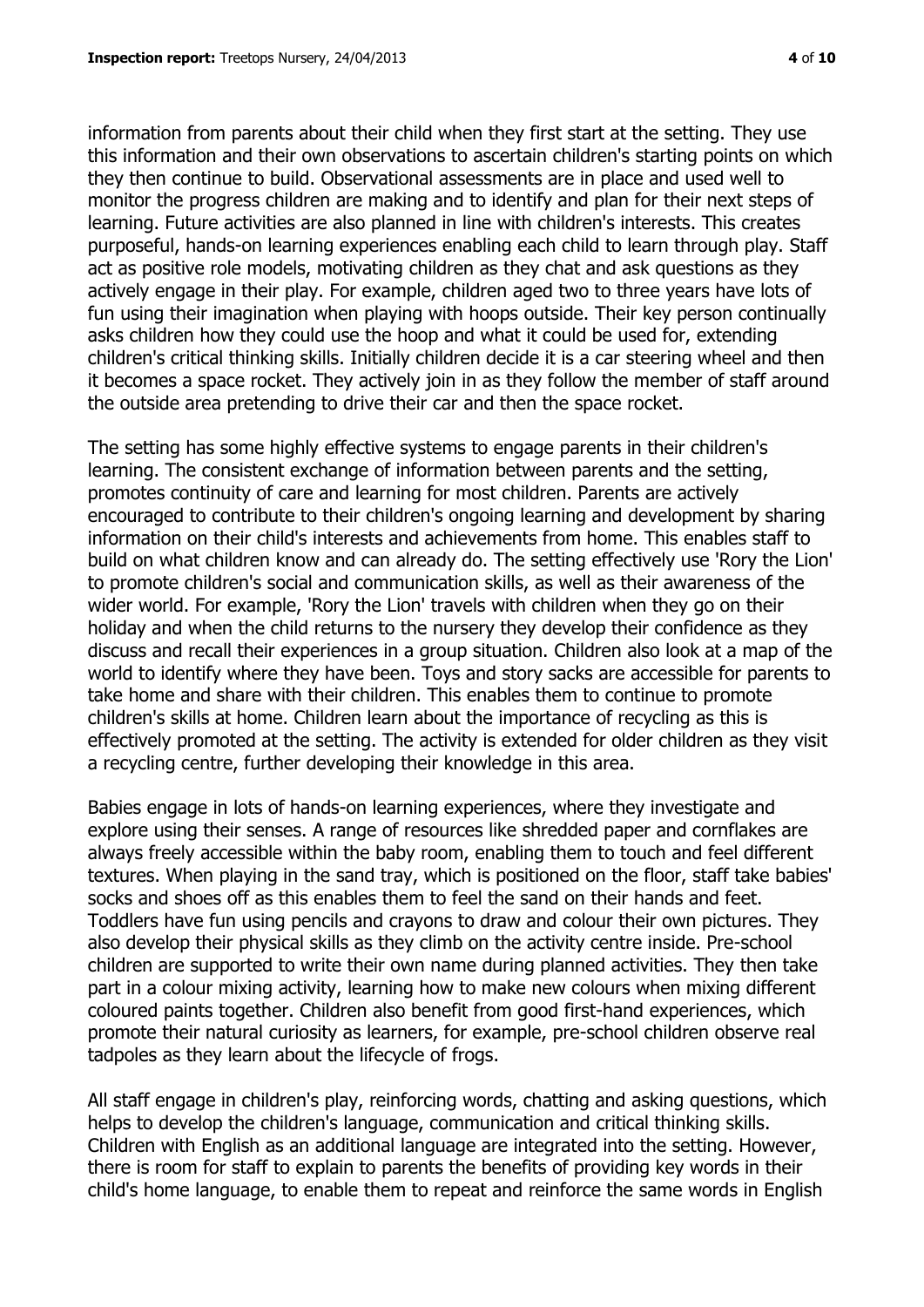to fully support and extend children's spoken English skills in meaningful ways. Children develop their physical skills through a good range of inside and outside play experiences. While children are encouraged to develop their personal independence in some areas, like toileting, dressing and hand washing, their growing independence is not always maximised in other areas. For example, opportunities for children to begin to pour their own drinks and to serve their own meals, are not consistently provided in the two to three year room and babies are not always actively encouraged to learn how to feed themselves.

#### **The contribution of the early years provision to the well-being of children**

Children's individual needs are fully respected and met by the kind, caring staff team. Each child is assigned a key person who works closely with the child and their family. This enables staff to get to know each child exceptionally well, resulting in children forming close emotional attachments as they feel settled and secure in their surroundings. Children relate well to their key person and the wider staff team, developing into confident, wellbehaved individuals. Children's self-esteem is promoted through staff offering regular praise and encouragement. They learn to socialise well with their peers as they grow and develop.

Children's awareness of health and safety is actively promoted through the daily routine, activities and planned events. For example, children learn that they must hold onto the hand rail when they walk up and down the stairs. Regular fire evacuation practises, which have recently been increased, help children to develop confidence as they learn how to evacuate the premises quickly and safely. Children adopt good health and hygiene practices as these are positively reinforced during the daily routine. They benefit from eating nutritious meals and snacks, which are freshly prepared each day in line with children's dietary requirements. Children's awareness of healthy eating is actively promoted as they plant and grow their own vegetables. Regular indoor and outdoor play opportunities help children to develop their physical skills, with staff helping them to learn why it is important for them to be active.

When children move to a new setting or school, or when care is shared between the setting and other providers, key information regarding their interests and development is passed to the new provision. This enables children's learning to be continually promoted as the other setting are aware of children's starting points. It also creates a seamless transition, which helps children to develop confidence in their new setting.

#### **The effectiveness of the leadership and management of the early years provision**

The setting is operated by a chain of nurseries and as such they have a very clear management structure, which supports the effective delivery of the Early Years Foundation Stage. Children are cared for by a qualified staff team whose suitability has been assessed through the setting's robust recruitment, vetting and induction procedures. Staffs' ongoing suitability is promoted through the nursery's clear performance management systems, which include regular supervision meetings and staff appraisals. This results in children benefitting from good standards of care and learning as staff keep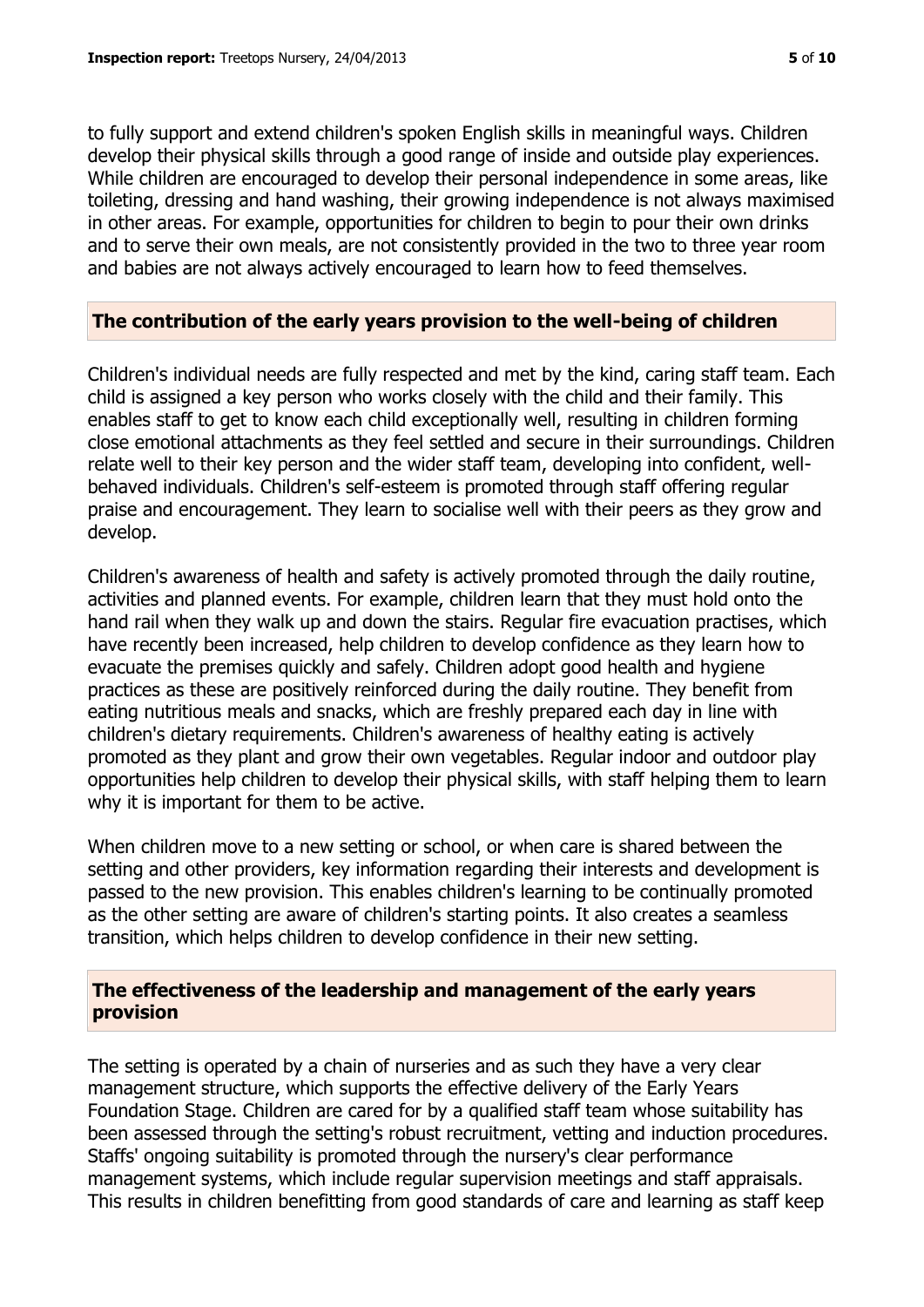up-to-date with current practice through regular training. The manager also conducts a daily tour of the setting where she chats to each member of staff to ascertain the activities they are planning to undertake with their key children. This information is then transferred to a white board in the entrance to enable parents to learn about what their children do each day. This is one part of an overall effective system which monitors the educational programmes to ensure every child achieves to their full potential. Improvements made since the last inspection have enhanced children's care and learning. The setting continually evaluates the service they provide through effective self-evaluation, which includes the views of all users. A child-friendly, pictorial questionnaire actively seeks the views of children within the setting. This enables the management team to develop a good overview of their whole provision, leading to continuous improvements being made.

Staff implement the nursery's clear policies and procedures to ensure the safety and welfare of children is maintained. For example, supervision of children is good and staff continually risk assess all areas to ensure they are suitable and safe for use. Effective outings procedures are implemented to ensure children remain safe when they are away from the nursery. The nursery has a clear child protection policy, which includes the procedure to follow if allegations are made against a member of staff. The manager and her staff team have a good awareness of these procedures to ensure children are safeguarded at all times. The setting is well organised with staff working closely with parents, carers and other professionals to promote continuity of care and learning for each child. Overall, this promotes the inclusion of all children. Information is continually shared and exchanged between the staff and parents, resulting in them being kept well informed about their children's care, learning and development. Parents and carers comment positively about the setting, confirming their children are well cared for in a safe setting.

# **The Childcare Register**

| The requirements for the compulsory part of the Childcare Register are | Met |
|------------------------------------------------------------------------|-----|
| The requirements for the voluntary part of the Childcare Register are  | Met |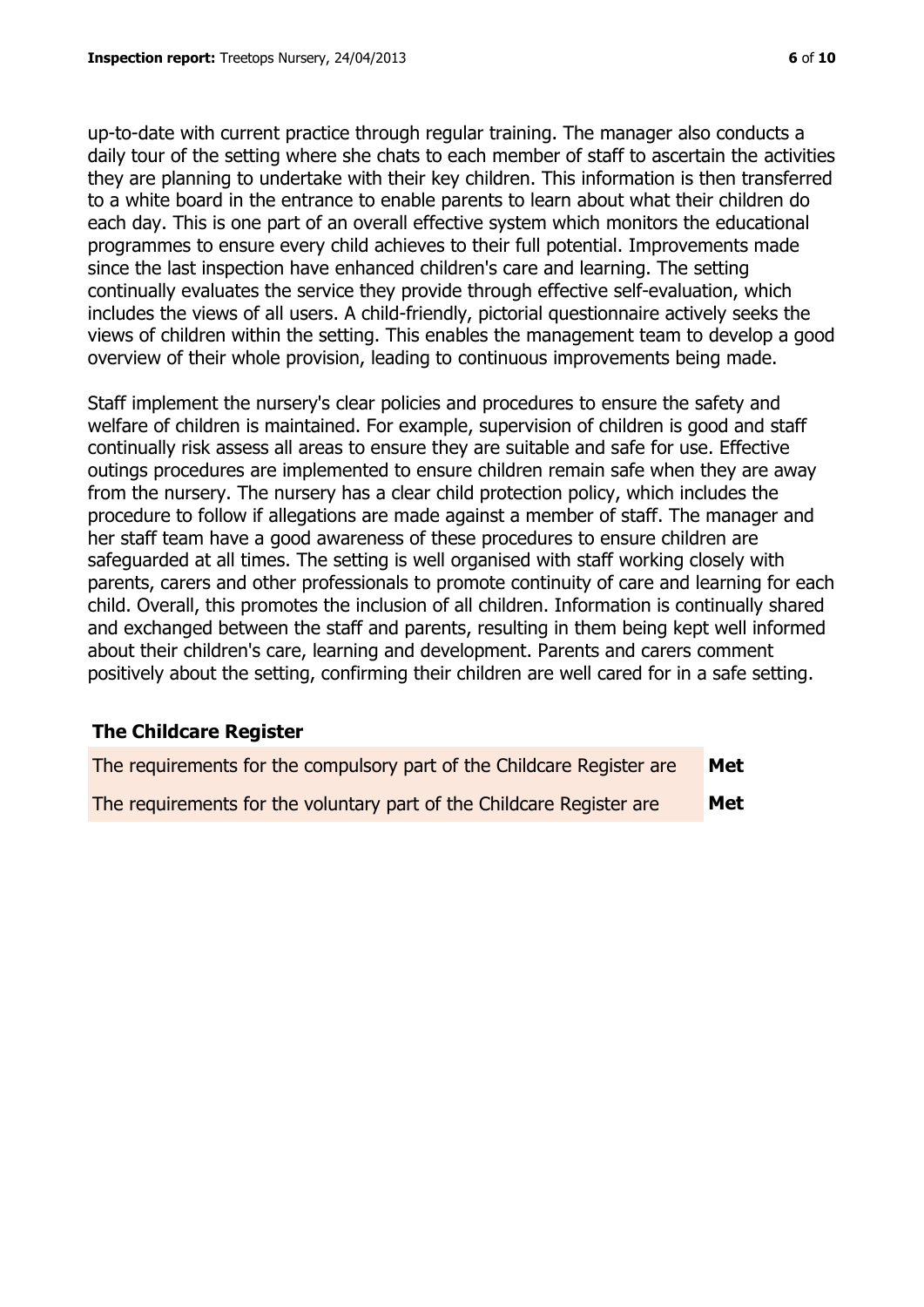# **What inspection judgements mean**

# **Registered early years provision**

| <b>Grade</b> | <b>Judgement</b> | <b>Description</b>                                                                                                                                                                                                                                                                                                                                                                 |
|--------------|------------------|------------------------------------------------------------------------------------------------------------------------------------------------------------------------------------------------------------------------------------------------------------------------------------------------------------------------------------------------------------------------------------|
| Grade 1      | Outstanding      | Outstanding provision is highly effective in meeting the needs<br>of all children exceptionally well. This ensures that children are<br>very well prepared for the next stage of their learning.                                                                                                                                                                                   |
| Grade 2      | Good             | Good provision is effective in delivering provision that meets<br>the needs of all children well. This ensures children are ready<br>for the next stage of their learning.                                                                                                                                                                                                         |
| Grade 3      | Satisfactory     | Satisfactory provision is performing less well than expectations<br>in one or more of the key areas. It requires improvement in<br>order to be good.                                                                                                                                                                                                                               |
| Grade 4      | Inadequate       | Provision that is inadequate requires significant improvement<br>and/or enforcement action. The provision is failing to give<br>children an acceptable standard of early years education and/or<br>is not meeting the safeguarding and welfare requirements of<br>the Early Years Foundation Stage. It will be inspected again<br>within 12 months of the date of this inspection. |
| Met          |                  | The provision has no children on roll. The inspection judgement<br>is that the provider continues to meet the requirements for<br>registration.                                                                                                                                                                                                                                    |
| Not met      |                  | The provision has no children on roll. The inspection judgement<br>is that the provider does not meet the requirements for<br>registration.                                                                                                                                                                                                                                        |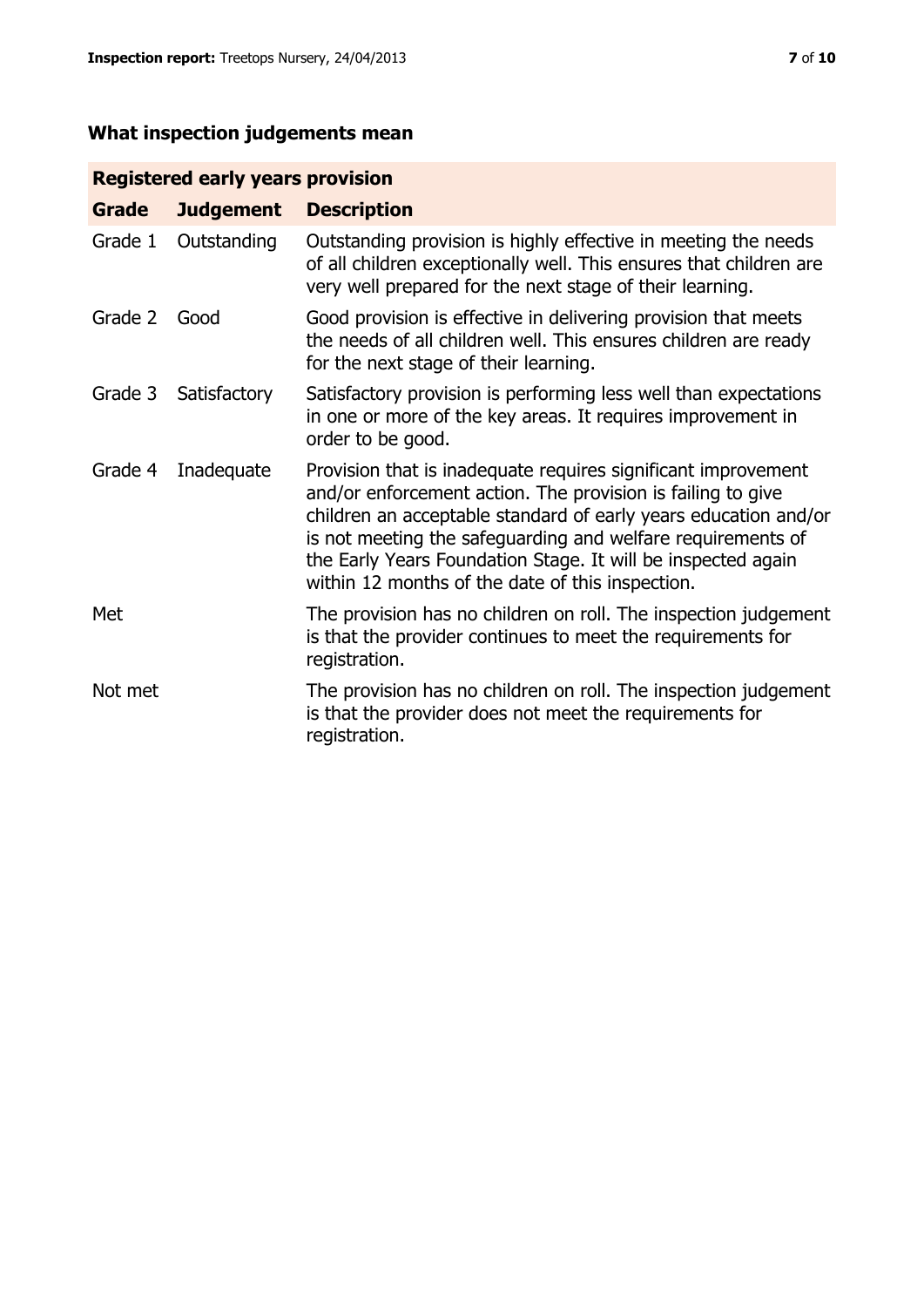## **Inspection**

This inspection was carried out by Ofsted under sections 49 and 50 of the Childcare Act 2006 on the quality and standards of provision that is registered on the Early Years Register. The registered person must ensure that this provision complies with the statutory framework for children's learning, development and care, known as the Early Years Foundation Stage.

# **Setting details**

| Unique reference number       | EY341714                            |
|-------------------------------|-------------------------------------|
| <b>Local authority</b>        | Nottinghamshire                     |
| <b>Inspection number</b>      | 909515                              |
| <b>Type of provision</b>      |                                     |
| <b>Registration category</b>  | Childcare - Non-Domestic            |
| Age range of children         | $0 - 17$                            |
| <b>Total number of places</b> | 85                                  |
| Number of children on roll    | 143                                 |
| <b>Name of provider</b>       | Treetops Nurseries (London) Limited |
| Date of previous inspection   | 15/02/2010                          |
| <b>Telephone number</b>       | 01909 479342                        |

Any complaints about the inspection or the report should be made following the procedures set out in the guidance *'Complaints procedure: raising concerns and making complaints* about Ofsted', which is available from Ofsted's website: www.ofsted.gov.uk. If you would like Ofsted to send you a copy of the guidance, please telephone 0300 123 4234, or email enquiries@ofsted.gov.uk.

# **Type of provision**

For the purposes of this inspection the following definitions apply:

Full-time provision is that which operates for more than three hours. These are usually known as nurseries, nursery schools and pre-schools and must deliver the Early Years Foundation Stage. They are registered on the Early Years Register and pay the higher fee for registration.

Sessional provision operates for more than two hours but does not exceed three hours in any one day. These are usually known as pre-schools, kindergartens or nursery schools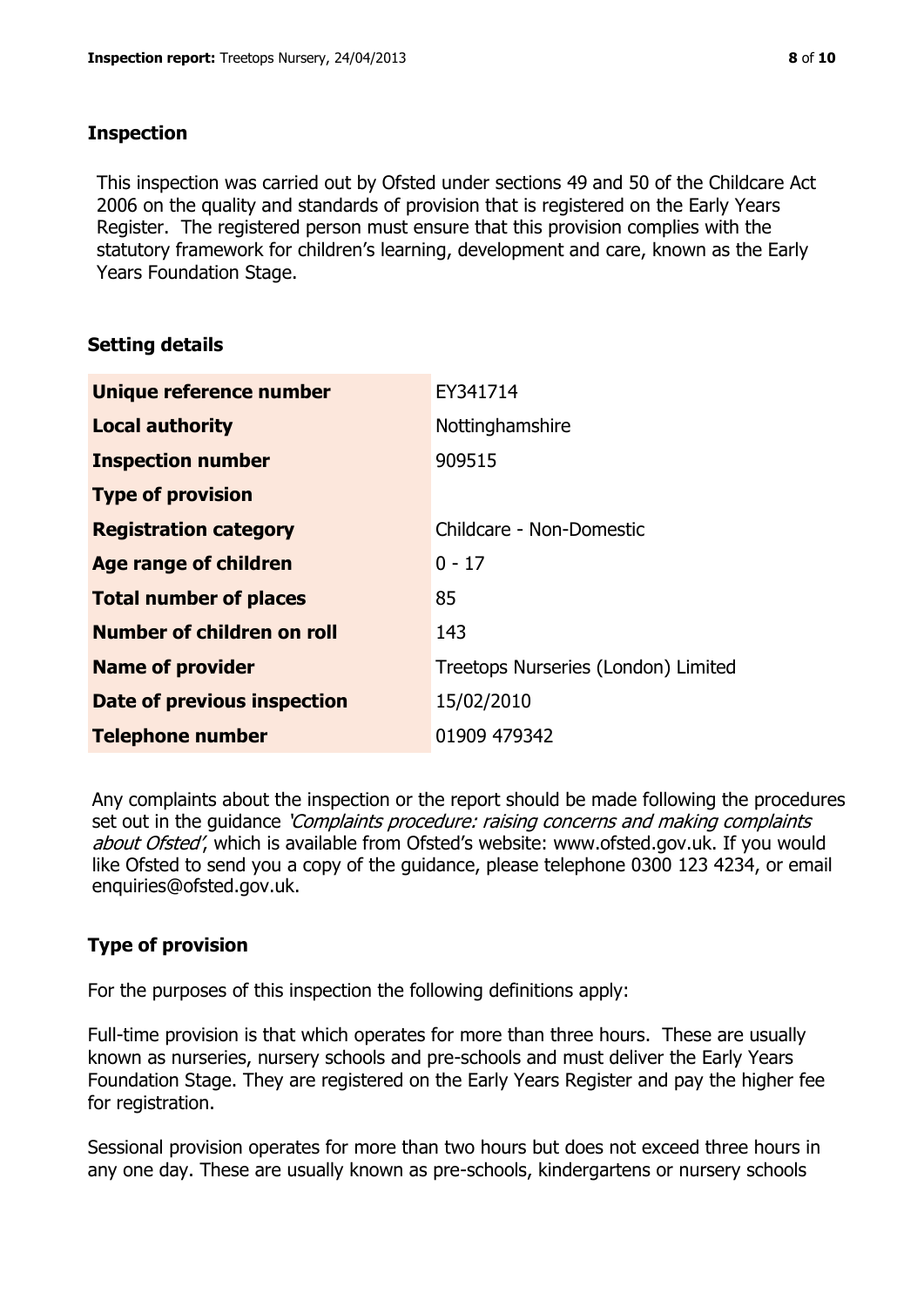and must deliver the Early Years Foundation Stage. They are registered on the Early Years Register and pay the lower fee for registration.

Childminders care for one or more children where individual children attend for a period of more than two hours in any one day. They operate from domestic premises, which are usually the childminder's own home. They are registered on the Early Years Register and must deliver the Early Years Foundation Stage.

Out of school provision may be sessional or full-time provision and is delivered before or after school and/or in the summer holidays. They are registered on the Early Years Register and must deliver the Early Years Foundation Stage. Where children receive their Early Years Foundation Stage in school these providers do not have to deliver the learning and development requirements in full but should complement the experiences children receive in school.